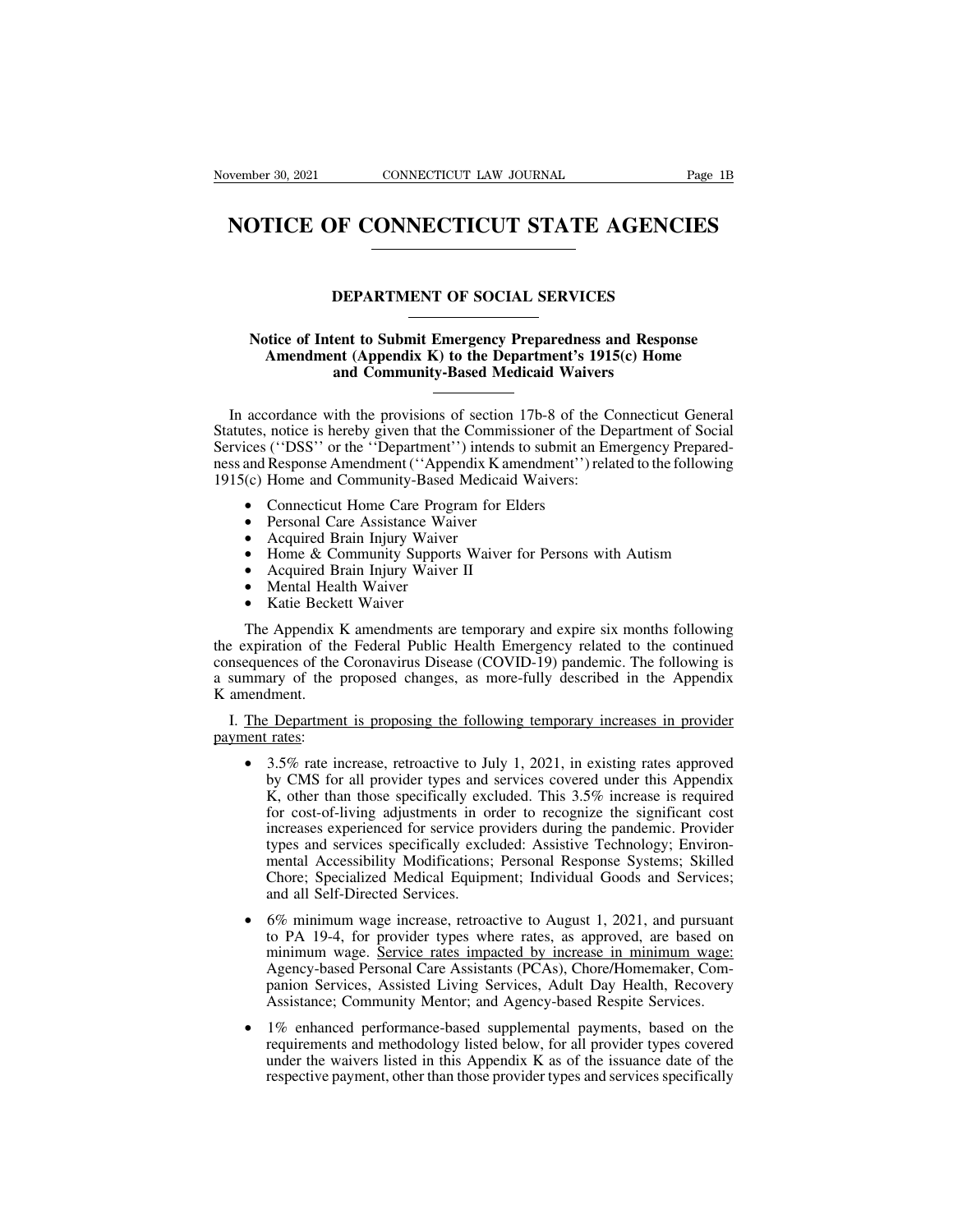CONNECTICUT LAW JOURNAL November 30, 2021<br>
excluded. Excluded providers and services: Assistive Technology; Environ-<br>
mental Accessibility Modifications; Personal Response System; Skilled<br>
Chore; Specialized Medical Equipm CONNECTICUT LAW JOURNAL November 30, 2021<br>excluded. Excluded providers and services: Assistive Technology; Environ-<br>mental Accessibility Modifications; Personal Response System; Skilled<br>Chore; Specialized Medical Equipment CONNECTICUT LAW JOURNAL Movember 30, 2021<br>excluded. Excluded providers and services: Assistive Technology; Environ-<br>mental Accessibility Modifications; Personal Response System; Skilled<br>Chore; Specialized Medical Equipment CONNECTICUT LAN<br>
excluded. Excluded providers and served<br>
mental Accessibility Modifications:<br>
Chore: Specialized Medical Equipn<br>
and all Self-Directed Services.<br>
mance requirements for the March 2<br>
d are based on 1% of ex excluded. Excluded providers and services: Assistive Technology; Environ-<br>mental Accessibility Modifications; Personal Response System; Skilled<br>Chore; Specialized Medical Equipment; Individual Goods and Services;<br>and all S excluded. Excluded providers and services: Assistive Technology; Environ-<br>mental Accessibility Modifications; Personal Response System; Skilled<br>Chore; Specialized Medical Equipment; Individual Goods and Services;<br>and all S Excluded: Excluded providers and services. Assistive Technomental Accessibility Modifications; Personal Response S.<br>Chore; Specialized Medical Equipment; Individual Goods<br>and all Self-Directed Services.<br>formance requiremen

excluded. Exclud<br>mental Accessib<br>Chore; Specializ<br>and all Self-Dire<br>Performance requireme<br>lows, and are based on<br>February 28, 2022:<br>1) Participation in t<br>2) Provider has a d mental Accessionity Modifications, Tersonal Response System, Skinda Chore; Specialized Medical Equipment; Individual Goods and Services;<br>and all Self-Directed Services.<br>formance requirements for the March 2022 performance Enote, Specialized Medical Equipment, 1<br>and all Self-Directed Services.<br>mance requirements for the March 2022 p<br>d are based on 1% of expenditures begin<br>28, 2022:<br>Participation in the DSS Racial Equity Tra<br>Provider has a da Performance requirements for the March 2022 performance payment are as fol-<br>ws, and are based on 1% of expenditures beginning July 1, 2021 and ending<br>bruary 28, 2022:<br>1) Participation in the DSS Racial Equity Training<br>2) P

- 
- and are based on 1% of expenditures beginning July 1, 201 ary 28, 2022:<br>
1) Participation in the DSS Racial Equity Training<br>
2) Provider has a data sharing agreement executed with Con<br>
Health Information Exchange (HIE).<br>
f ary 28, 2022:<br>
1) Participation in the DSS Racial Equity Training<br>
2) Provider has a data sharing agreement executed with Connie<br>
Health Information Exchange (HIE).<br>
formance requirements for the July 2022 performance paym 1) Participation in the DSS Racial Equity Training<br>
2) Provider has a data sharing agreement executed with Connie, the state's<br>
Health Information Exchange (HIE).<br>
formance requirements for the July 2022 performance paymen

- 
- 
- 

Health Information Exchange (HIE).<br>
Performance requirements for the July 2022 performance payment are as follows:<br>
1) Participation in the DSS Racial Equity Training<br>
2) Signing, at a minimum, the Empanelment Use Case<br>
3) Performance requirements for the July 2022 performance payment are as follows:<br>1) Participation in the DSS Racial Equity Training<br>2) Signing, at a minimum, the Empanelment Use Case<br>3) Action plan detailing how the provide Performance requirements for the July 2022 performance payment are as follows:<br>
1) Participation in the DSS Racial Equity Training<br>
2) Signing, at a minimum, the Empanelment Use Case<br>
3) Action plan detailing how the prov 1) Participation in the DSS Racial Equity Training<br>
2) Signing, at a minimum, the Empanelment Use Case<br>
3) Action plan detailing how the provider sends their client roster in Connie,<br>
the state's HIE.<br>
The payment methodo 2) Signing, at a minimum, the Empanelment Use Case<br>3) Action plan detailing how the provider sends their client roster in Connie,<br>the state's HIE.<br>The payment methodology for quarterly ongoing performance payments, includi

and state state.<br>
Summent methodology for quarterly ongoing performance payments, including<br>
2022 payment, are based on 1% of expenditures for the quarter that immedi-<br>
cedes the payment. For the July 2022 payment, this is ayment methodology for quarterly ongoing performance payments, including<br>2022 payment, are based on 1% of expenditures for the quarter that immedi-<br>cedes the payment. For the July 2022 payment, this is 1% of expenditures<br>g 2022 payment, are based on 1% of expenditures for the quarter that immedi-<br>cedes the payment. For the July 2022 payment, this is 1% of expenditures<br>ig March 1, 2022 and ending June 30, 2022.<br>5% enhanced one-time supplemen cedes the payment. For the July 2022 payment, this is 1% of expenditures<br>ig March 1, 2022 and ending June 30, 2022.<br>5% enhanced one-time supplemental payment for recruitment and retention<br>of staff, estimated at 5% of total ig March 1, 2022 and ending June 30, 2022.<br>
5% enhanced one-time supplemental payment for recruitment and retention<br>
of staff, estimated at 5% of total SFY 2021 expenditures for all providers<br>
other than those provider typ 5% enhanced one-time supplemental payment for recruitment and retention<br>of staff, estimated at 5% of total SFY 2021 expenditures for all providers<br>other than those provider types and services specifically excluded. The on The summarized one-time supplemental puyment for including the distribution of staff, estimated at 5% of total SFY 2021 expenditures for all providers other than those provider types and services specifically excluded. The or start, estimated at 3% of total SFT 2021 experienties for an providers<br>other than those provider types and services specifically excluded. The one-<br>time supplemental payment will be made to eligible providers within 30<br> other than those provider types and services specificary excluded. The one-<br>time supplemental payment will be made to eligible providers within 30<br>days of the Centers for Medicare and Medicaid Services ("CMS") approval<br>of the suppenential payment with be made to englote providers within 30 days of the Centers for Medicare and Medicaid Services ("CMS") approval of this Appendix K. Supplemental payments are based on 5% of SFY 21 expenditures. days of the Centers for Medical and Medicial Services (CMS) ) approval<br>of this Appendix K. Supplemental payments are based on 5% of SFY 21<br>expenditures. All provider types covered under the waivers applicable to<br>this Appen or dis Appendix R. Supplemental payments are despenditures. All provider types covered under the speed of this Appendix K that are enrolled upon the payment for the 5% enhanced supplemental payment, other t listed as exclu this Appendix K that are enrolled upon the payment issuance date are eligible<br>for the 5% enhanced supplemental payment, other than those provider types<br>listed as excluded services. Excluded providers and services: Assistiv all waivers referenced supplemental payment, other than those provider types<br>
isted as excluded services. Excluded providers and services: Assistive<br>
Technology; Environmental Accessibility Modifications; Personal Response

- Systems; Skilled Chore; Specialized Medical Equipment; Individual Goods and Services; and all Self-Directed Services.<br>
Experiment is proposing to temporarily add the following services across<br>
respective the evidence-based Environment is proposing to temporarily add the following services across<br>and Services; and all Self-Directed Services.<br>Environment is proposing to temporarily add the following services across<br>ers referenced above:<br>COPE C indefinite the proposing to temporarily add the following services across<br>ers referenced above:<br>COPE Caregiver Supports and Participant Training: The state will imple-<br>ment the evidence-based COPE (Care of Persons with Dem Example Department is proposing to temporarily add the following services across<br>
ers referenced above:<br>
COPE Caregiver Supports and Participant Training: The state will imple-<br>
ment the evidence-based COPE (Care of Person **• COPE Caregiver Supports and Participant Training:** The state will implement the evidence-based COPE (Care of Persons with Dementia in their Environments) program. The COPE intervention is designed to optimize older adul ment the evidence-based COPE (Care of Persons with Dementia in their<br>Environments) program. The COPE intervention is designed to optimize<br>older adults' functional independence, and to improve caregiver dementia<br>management
- Environments) program. The COPE intervention is designed to optimize older adults' functional independence, and to improve caregiver dementia management skills and health-related outcomes. COPE features coordinated in-home older adults' functional independence, and to improve caregiver dementia<br>management skills and health-related outcomes. COPE features coordinated<br>in-home occupational therapy visits, and skilled nursing visits.<br>Caregiver S management skills and health-related outcomes. COPE features coordinated<br>in-home occupational therapy visits, and skilled nursing visits.<br>Caregiver Supports and Participant Training: Care for the Caregiver Pro-<br>gram consis Caregiver Supports and Participant Training: Care for the Caregiver Program consists of an interdisciplinary team of specialized occupational thera-<br>pists and nursing services for care of persons other than those with deme
- gram consists of an interdisciplinary team of specialized occupational thera-<br>pists and nursing services for care of persons other than those with dementia.<br>The evidence-informed program supports family members who are pro pists and nursing services for care of persons other than those with dementia.<br>The evidence-informed program supports family members who are provid-<br>ing extraordinary care to persons living with serious or chronic illness.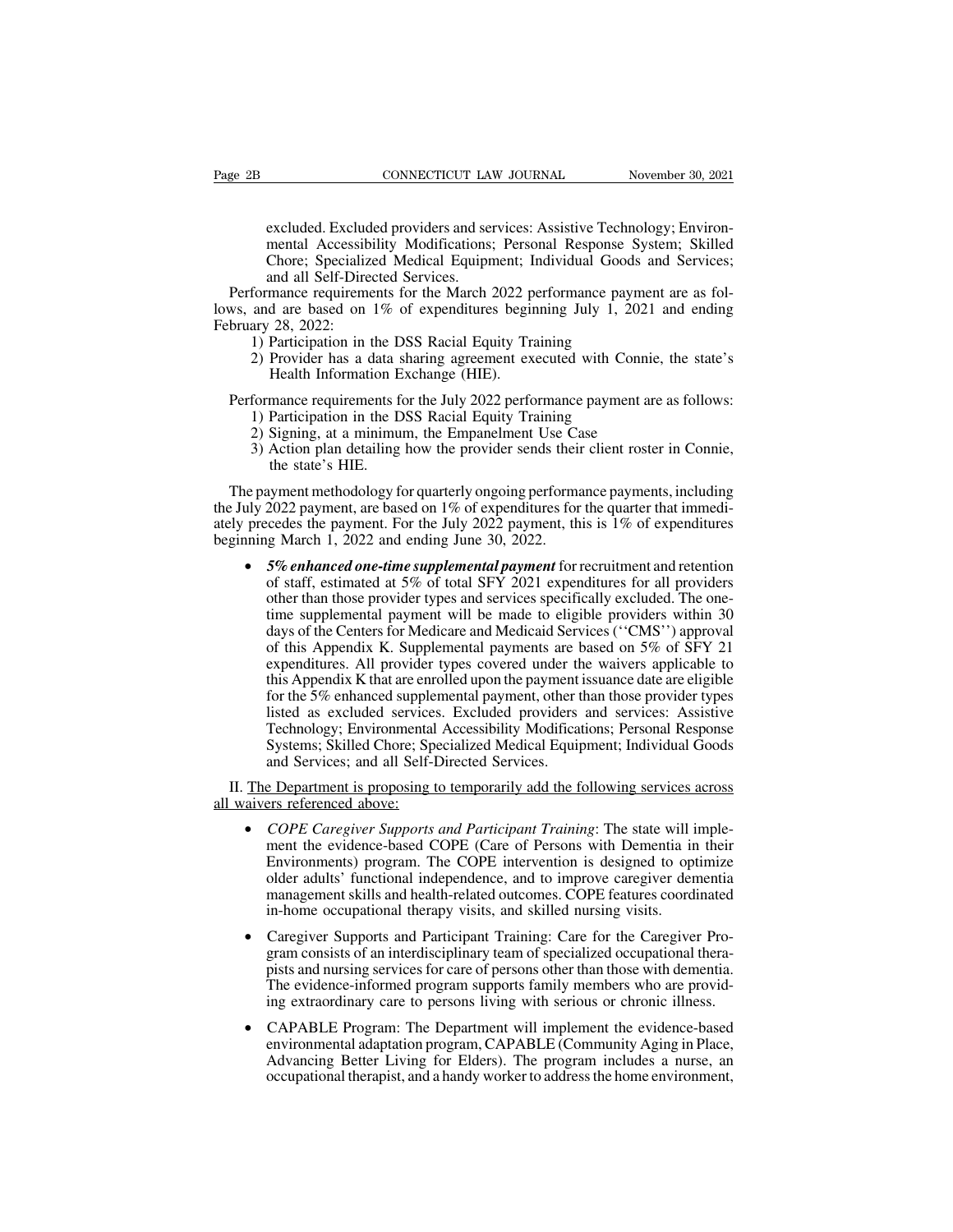r 30, 2021 CONNECTICUT LAW JOURNAL Page 3B<br>and uses the strengths of the older adults themselves to improve safety<br>and independence. r 30, 2021 CONN<br>and uses the strengths<br>and independence.<br>mplete text of the Appe

Vember 30, 2021 CONNECTICUT LAW JOURNAL Page 3B<br>
and uses the strengths of the older adults themselves to improve safety<br>
and independence.<br>
A complete text of the Appendix K amendment is available, at no cost, upon<br>
quest request to the Social Services of the Social Services of the Community and uses the strengths of the older adults themselves to improve safety and independence.<br>A complete text of the Appendix K amendment is available, at and uses the strengths of the older adults themselves to improve safety<br>and independence.<br>A complete text of the Appendix K amendment is available, at no cost, upon<br>request to the Community Options Unit, Department of Soci and uses the strengths of the older adults themselves to improve safety<br>and independence.<br>A complete text of the Appendix K amendment is available, at no cost, upon<br>request to the Community Options Unit, Department of Soci and uses the strengths of the older adults themselves to improve sarety<br>and independence.<br>A complete text of the Appendix K amendment is available, at no cost, upon<br>request to the Community Options Unit, Department of Soci and independence.<br>A complete text of the Appendix K amendment is available, at no cost, upon<br>request to the Community Options Unit, Department of Social Services, 55 Farm-<br>ington Ave., Hartford, Connecticut 06105; or via e A complete text of the Appendix K amendment is available, at no cost, upon<br>request to the Community Options Unit, Department of Social Services, 55 Farm-<br>ington Ave., Hartford, Connecticut 06105; or via email to <u>shirlee.s</u> A complete text of the Appendix K antendment is available, at no cost, upon<br>request to the Community Options Unit, Department of Social Services, 55 Farm-<br>ington Ave., Hartford, Connecticut 06105; or via email to <u>shirlee.</u> lington Ave., Hartford, Connecticut 06105; or via email to shirle stoute @ct.gov. It<br>is also available on the Department's website, <u>www.ct.gov/dss</u>, under "News and<br>Press," as well as the following direct link: http://por Mental-Health-Waiver. ess," as well as the following direct link: http://portal.ct.gov/DSS/Health-And-<br>ome-Care/Medicaid-Waiver-Applications/Medicaid-Waiver-Applications. In addi-<br>n, it is also available on the Department of Mental Health and A Home-Care/Medicald-Walver-Applications/Medicald-Walver-Applications. In addition, it is also available on the Department of Mental Health and Addiction Services (DMHAS) website, www.ct.gov/dmhas, under "What's New!" as wel tion, it is also available on the Department of Mental Health and Addiction Services<br>(DMHAS) website, www.ct.gov/dmhas, under "What's New!" as well as the following<br>link: https://portal.ct.gov/DMHAS/Programs-and-Services/M

must be submitted by **December 30, 2021** the unity Options Unit, 55 Farmington Ave, Halonson, Director; or via email to <u>Jennifer.Cavenance</u> Jennifer Cavallaro, Director; or via email to <u>Jennifer.Cavallaro@ct.gov.</u><br>
Department of Social Services<br>
Notice of Proposed Medicaid State Plan Amendment (SPA)

**SPA 21-0032: COVID-19 Disaster Relief SPA 7 - Rate Increases and Coverage<br>Additions for State Plan Home and Community-Based Services (HCBS)<br>Option Portion of the Connecticut Home Care Program for Elders Additions for Social Services**<br> **Additions for State Plan Amendment (SPA)**<br> **Additions for State Plan Home and Community-Based Services (HCBS)**<br> **Additions for State Plan Home and Community-Based Services (HCBS)**<br> **CHCPE) Notice of Proposed Medicaid State Plan Amendment (SPA)**<br> **A 21-0032: COVID-19 Disaster Relief SPA 7 - Rate Increases and Coverage<br>
ditions for State Plan Home and Community-Based Services (HCBS)<br>
Option Portion of the Con Notice of Proposed Medicaid State Plan Amendment (SPA)**<br> **21-0032: COVID-19 Disaster Relief SPA 7 - Rate Increases and Coverage**<br> **21-0032: COVID-19 Disaster Relief SPA 7 - Rate Increases and Coverage**<br> **121-0032: COVID-1** ce of Proposed Medicaid State Plan Amendment (SPA)<br> **Rate Increases and Covernomic Control Disk Control Control Control for State Plan Home and Community-Based Services (HCBS<br>
Portion of the Connecticut Home Care Program f VID-19 Disaster Relief SPA 7 - Rate Increases and<br>te Plan Home and Community-Based Services (<br>n of the Connecticut Home Care Program for E<br>nder Section 1915(i) of the Social Security Act a<br>increase for Support and Plannin** Disaster Relief SPA 7 - Rate Increase<br>Home and Community-Based S<br>Connecticut Home Care Progration<br>1915(i) of the Social Securator Support and Planning Coac<br>ity First Choice (CFC) Under<br>Section 1915(k) of the<br>Social Securit **Solution Active SPA 7 - Kate 1**<br> **Somecticut Home Care Proton 1915(i)** of the Social Security Applement Security Act<br> **Social Security Act**<br> **Social Security Act**<br> **Social Security Act**<br> **Social Security Act**<br> **Action 191** Option Portion of the Connecticut Home Care Program for Elders<br>
(CHCPE) Under Section 1915(i) of the Social Security Act and<br>
Rate Increase for Support and Planning Coach for<br>
Community First Choice (CFC) Under<br>
Section 1 (CHCPE) Under Section 1915(i) of the Social Security Act and<br>
Rate Increase for Support and Planning Coach for<br>
Community First Choice (CFC) Under<br>
Section 1915(k) of the<br>
Social Security Act<br>
The State of Connecticut Dep

Rate Increase for Support and Planning Coach for<br>
Community First Choice (CFC) Under<br>
Section 1915(k) of the<br>
Social Security Act<br>
The State of Connecticut Department of Social Services (DSS) proposes to submit<br>
the follow Community First Choice (CFC) Under<br>
Section 1915(k) of the<br>
Social Security Act<br>
The State of Connecticut Department of Social Services (DSS) proposes to submit<br>
the following Medicaid State Plan Amendment (SPA) to the Cen Sectic<br>
Soci<br>
Soci<br>
Connecticut Departm<br>
Soci<br>
Refluence COMS (CMS) within the<br>
CHHS). This public notice is subm<br>
Connecticut General Statutes.<br>
Changes to Medicaid State Pla The State of Connecticut Department of Social State Plan Amendment (S. Edicaid Services (CMS) within the U.S. Department (S. This public notice is submitted in accomenticut General Statutes.<br>Changes to Medicaid State Plan the following Medicaid State Plan Amendment (SPA) to the Centers for Medicare &<br>Medicaid Services (CMS) within the U.S. Department of Health and Human Services<br>(HHS). This public notice is submitted in accordance with sect

Medicald Services (CMS) within the U.S. Department of Health and Human Services<br>(HHS). This public notice is submitted in accordance with section 17b-8 of the<br>Connecticut General Statutes.<br>**Changes to Medicaid State Plan**<br> (HHS). This public notice is submitted in accordance with section 17b-8 of the<br>Connecticut General Statutes.<br>**Changes to Medicaid State Plan**<br>Effective on the dates set forth below, this COVID-19 disaster relief SPA will<br>a Connecticut General Statutes.<br> **Changes to Medicaid State Plan**<br>
Effective on the dates set forth below, this COVID-19 disaster relief SPA will<br>
amend Section 7.4-A of the Medicaid State Plan to add the provisions detailed **Changes to Medicaid State Plan**<br>Effective on the dates set forth below, this COVID-19 disaster relief SPA will<br>amend Section 7.4-A of the Medicaid State Plan to add the provisions detailed<br>below. This disaster relief SPA **Changes to Medicald State Plan**<br>Effective on the dates set forth below, this COVID-19 disaster relief SPA will<br>amend Section 7.4-A of the Medicaid State Plan to add the provisions detailed<br>below. This disaster relief SPA Effective on the dates set forth below, this COVID-19 disaster relief SPA will amend Section 7.4-A of the Medicaid State Plan to add the provisions detailed below. This disaster relief SPA is governed by the flexibility in Encetive of the dates set fold below, this COVID-19 disaster relief SPA will<br>amend Section 7.4-A of the Medicaid State Plan to add the provisions detailed<br>below. This disaster relief SPA is governed by the flexibility in s annel Section 7.4-A of the Medicard State Tran to add the provisions detailed<br>below. This disaster relief SPA is governed by the flexibility in standard federal<br>requirements implemented by CMS and pursuant to the state's a below. This disaster felter 31 A is governed by the flexibility in standard federal requirements implemented by CMS and pursuant to the state's approved waiver from CMS pursuant to section 1135 of the Social Security Act d requirements impremented by CMS and pursuant to the state's approved warver<br>from CMS pursuant to section 1135 of the Social Security Act during the federally<br>declared national emergency and public health emergency to help from CMS pursuant to section 1135 of the Social Security Act during the federally declared national emergency and public health emergency to help assist with the state's response to the COVID-19 pandemic and its effects. I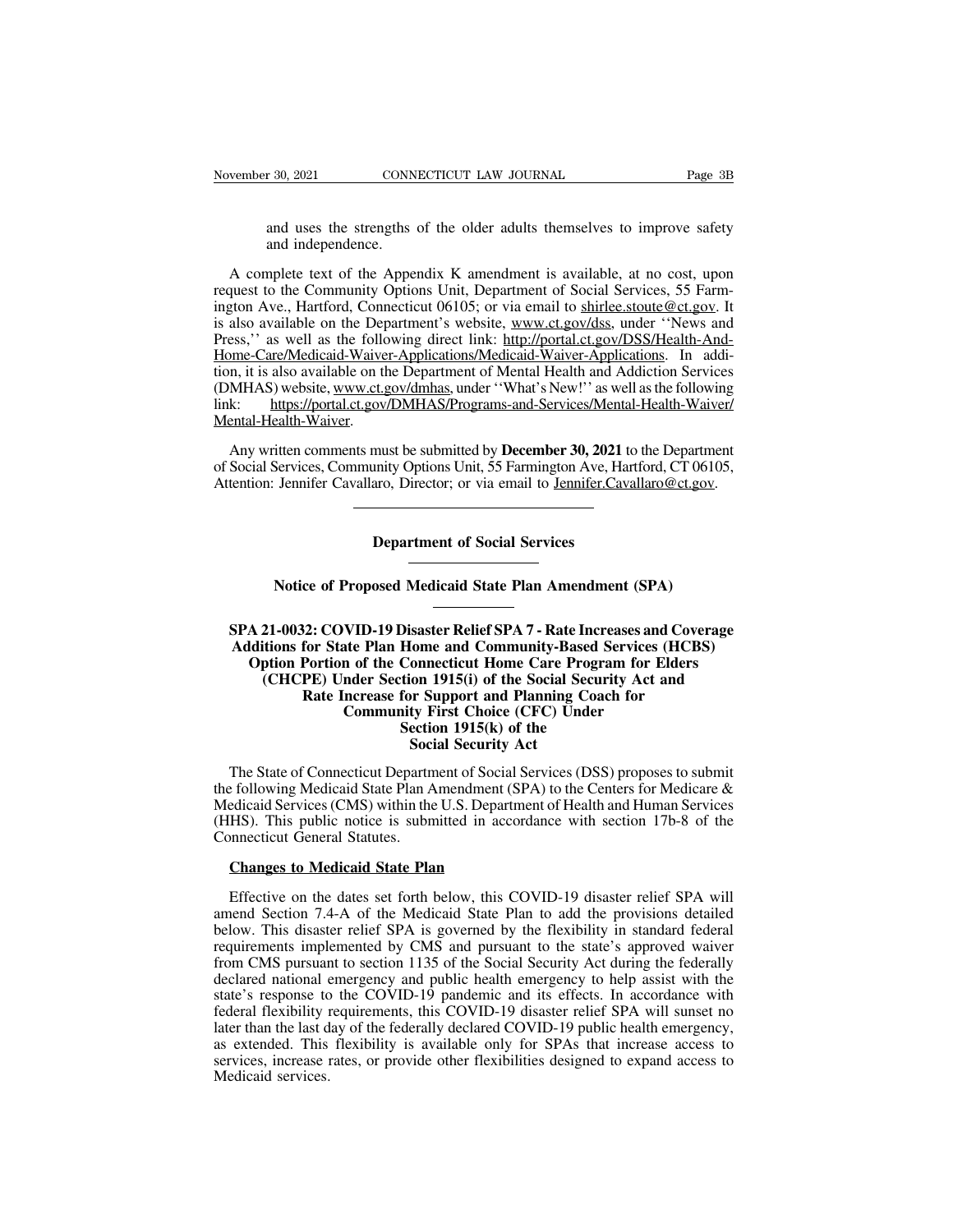EXECT BE THE PURPOSE OF THE PURPOSE OF THE PURPOSE OF this SPA is to implement relevant provisions of the state's Spending<br>The purpose of this SPA is to implement relevant provisions of the state's Spending<br>an for Implemen Page 4B<br>
CONNECTICUT LAW JOURNAL November 30, 2021<br>
The purpose of this SPA is to implement relevant provisions of the state's Spending<br>
Plan for Implementation of the American Rescue Plan Act (ARPA) of 2021, Section<br>
9817 Page 4B CONNECTICUT LAW JOURNAL November 30, 2021<br>The purpose of this SPA is to implement relevant provisions of the state's Spending<br>Plan for Implementation of the American Rescue Plan Act (ARPA) of 2021, Section<br>9817. In Page 4B<br>
CONNECTICUT LAW JOURNAL<br>
The purpose of this SPA is to implement relevant provisions of the state's Spending<br>
Plan for Implementation of the American Rescue Plan Act (ARPA) of 2021, Section<br>
9817. In addition, con The purpose of this SPA is to implement relevant provisions of the state's Spending<br>Plan for Implementation of the American Rescue Plan Act (ARPA) of 2021, Section<br>9817. In addition, consistent with that plan and the appli The purpose of this SPA is to implement relevant provisions of the state's Spending Plan for Implementation of the American Rescue Plan Act (ARPA) of 2021, Section 9817. In addition, consistent with that plan and the appli The purpose of this SPA is to implement relevant provisions of the state's Spending<br>Plan for Implementation of the American Rescue Plan Act (ARPA) of 2021, Section<br>9817. In addition, consistent with that plan and the appli The purpose of this St A is to H<br>Plan for Implementation of the A<br>9817. In addition, consistent wi<br>CMS guidance, the rate increase<br>help address the COVID-19 pa<br>HCBS providers to recruit and re<br>COVID-19 and its effects.<br>1. 17. In addition, consistent with that plan and the a<br>MS guidance, the rate increases and service expansic<br>lp address the COVID-19 pandemic and its effec<br>CBS providers to recruit and retain qualified staff, he<br>presenced by Ip address the COVID-19 pandemic and its effects by enabling the specified<br>CBS providers to recruit and retain qualified staff, help address staffing shortages<br>prsened by COVID-19, and recognize additional costs and burden

HCBS providers to recruit and retain qualified staff, help address staffing shortages<br>worsened by COVID-19, and recognize additional costs and burdens resulting from<br>COVID-19 and its effects.<br>1. Rate Increases and One-Time worsened by COVID-19, and recognize additional costs and burdens resulting from<br>COVID-19 and its effects.<br>1. Rate Increases and One-Time Payments<br>This SPA makes the following rate increases and one-time payment the service COVID-19 and its effects.<br>
1. Rate Increases and One-Time Payments<br>
This SPA makes the following rate increases and one-time payment the services<br>
covered under: (1) the State Plan Home and Community-Based Services (HCBS)<br> 1. Rate Increases and One-Time Payments<br>This SPA makes the following rate increases and one-time payment the services<br>covered under: (1) the State Plan Home and Community-Based Services (HCBS)<br>option under Section 1915(i) 1. Rate Increases and One-Time Payments<br>This SPA makes the following rate increases and one-time payment the services<br>covered under: (1) the State Plan Home and Community-Based Services (HCBS)<br>option under Section 1915(i) This SPA makes the following rate increases and one-time payment the services<br>covered under: (1) the State Plan Home and Community-Based Services (HCBS)<br>option under Section 1915(i) of the Social Security Act Portion of th This 31 A makes the following rate increases and one-thile payment the services<br>covered under: (1) the State Plan Home and Community-Based Services (HCBS)<br>option under Section 1915(i) of the Social Security Act Portion of noticed under. (1) the state 1 land Holne and Community-Based Services (HCB3)<br>
option under Section 1915(i) of the Social Security Act Portion of the Connecticut<br>
Home Care Program for Elders (CHCPE), which applies to all Following: Assistive Technology; Environmental Accessibility Modifications;<br>nal Response Systems; Skilled Chore; Specialized Medical Equipment; Individ-<br>pods and Services; and all Self-Directed Services and (2) support and

- nal Response Systems; Skilled Chore; Specialized Medical Equipment; Individ-<br>bods and Services; and all Self-Directed Services and (2) support and planning<br>services only under the Community First Choice (CFC) Program under From and Services; and all Self-Directed Services and (2) support and planning<br>
ach services only under the Community First Choice (CFC) Program under Section<br>
15(k) of the Social Security Act.<br>
• Effective July 1, 2021,
- k) of the Social Security Act.<br>Effective July 1, 2021, a 3.5% rate increase for all services not excluded<br>above, which is intended to provide cost-of-living adjustments for providers<br>in order to recognize the significant c Effective July 1, 2021, a 3.5% rate increase for all services not excluded above, which is intended to provide cost-of-living adjustments for providers in order to recognize the significant cost increases experienced for s Effective July 1, 2021, a 3.3% had interease for an services fior excluded above, which is intended to provide cost-of-living adjustments for providers in order to recognize the significant cost increases experienced for s above, which is intented to provide cost-or-hving adjustments for providers<br>in order to recognize the significant cost increases experienced for service<br>providers during the pandemic<br>Effective August 1, 2021, a 6% increase m order to recognize the significant cost increases experienced for service<br>providers during the pandemic<br>Effective August 1, 2021, a 6% increase to reflect the providers' costs of<br>complying with the August 1, 2021 increas Fifective August 1, 2021, a 6% increase to reflect the providers' costs of<br>complying with the August 1, 2021 increase in the state's minimum wage,<br>which applies only to the following section 1915(i) CHCPE services not<br>excl services not excluded above: Agency-based Personal Care Assistants (PCAs), Chore/<br>Homemaker, Companion Services, Assisted Living Services, Adult Day<br>Health, Recovery Assistance, Community Mentor, and Agency-based<br>Respite S
- 
- emaker, Companion Services, Assisted Living Services, Adult Day<br>th, Recovery Assistance, Community Mentor, and Agency-based<br>ite Services.<br>cive July 1, 2021, a performance-based supplemental payment for all<br>ces not excluded th, Recovery Assistance, Community Mentor, and Agency-based<br>ite Services.<br>tive July 1, 2021, a performance-based supplemental payment for all<br>ces not excluded above using the following methodology:<br>Performance requirements ite Services.<br>
tive July 1, 2021, a performance-based supplemental payment for<br>
ces not excluded above using the following methodology:<br>
Performance requirements for a performance payment to be made<br>
supplemental payment o not excluded above using the following methodology:<br>
Formance requirements for a performance payment to be made in a<br>
blemental payment on or before March 31, 2022 are as follows, and<br>
based on 1% of applicable expenditure • Performance requirements for a performance payment to be made in a supplemental payment on or before March 31, 2022 are as follows, and are based on 1% of applicable expenditures beginning July 1, 2021 and ending Februa
	-
	-
	- supplemental payment of the calendar quarter ending July 1, 2021 and<br>ending February 28, 2022:<br>• Participation in the DSS Racial Equity Training<br>• Provider has a data sharing agreement executed with Connie, the<br>state's Hea expending February 28, 2022:<br>
	• Participation in the DSS Racial Equity Training<br>
	• Provider has a data sharing agreement executed with Connie, the<br>
	state's Health Information Exchange (HIE).<br>
	Performance requirements for a follows:<br>• Participation in the DSS Racial Equity Training • Provider has a data sharing agreement executed with Connie, the state's Health Information Exchange (HIE).<br>
	Performance requirements for a performance payment to be made in a supplemental payment on or before July 31, 20 • Signing, at a minimum, the HIE's Empanelment Use Case<br>
	• Action plannelment Use Case 7 and the DSS Racial Equity Training<br>
	• Participation in the DSS Racial Equity Training<br>
	• Signing, at a minimum, the HIE's Empanelment in Connie, the state's HIE.<br>
	• After the payment of the SS Racial Equity Training<br>
	• Participation in the DSS Racial Equity Training<br>
	• Signing, at a minimum, the HIE's Empanelment Use Case<br>
	• Action plan detailing how the
		-
		-
		-
	- Follows:<br>
	 Participation in the DSS Racial Equity Training<br>
	 Signing, at a minimum, the HIE's Empanelment Use Case<br>
	 Action plan detailing how the provider will get their client roster<br>
	in Connie, the state's HIE.<br>
	Afte • Participation in the DSS Racial Equity Training<br>• Signing, at a minimum, the HIE's Empanelment Use Case<br>• Action plan detailing how the provider will get their client roster<br>in Connie, the state's HIE.<br>After the payments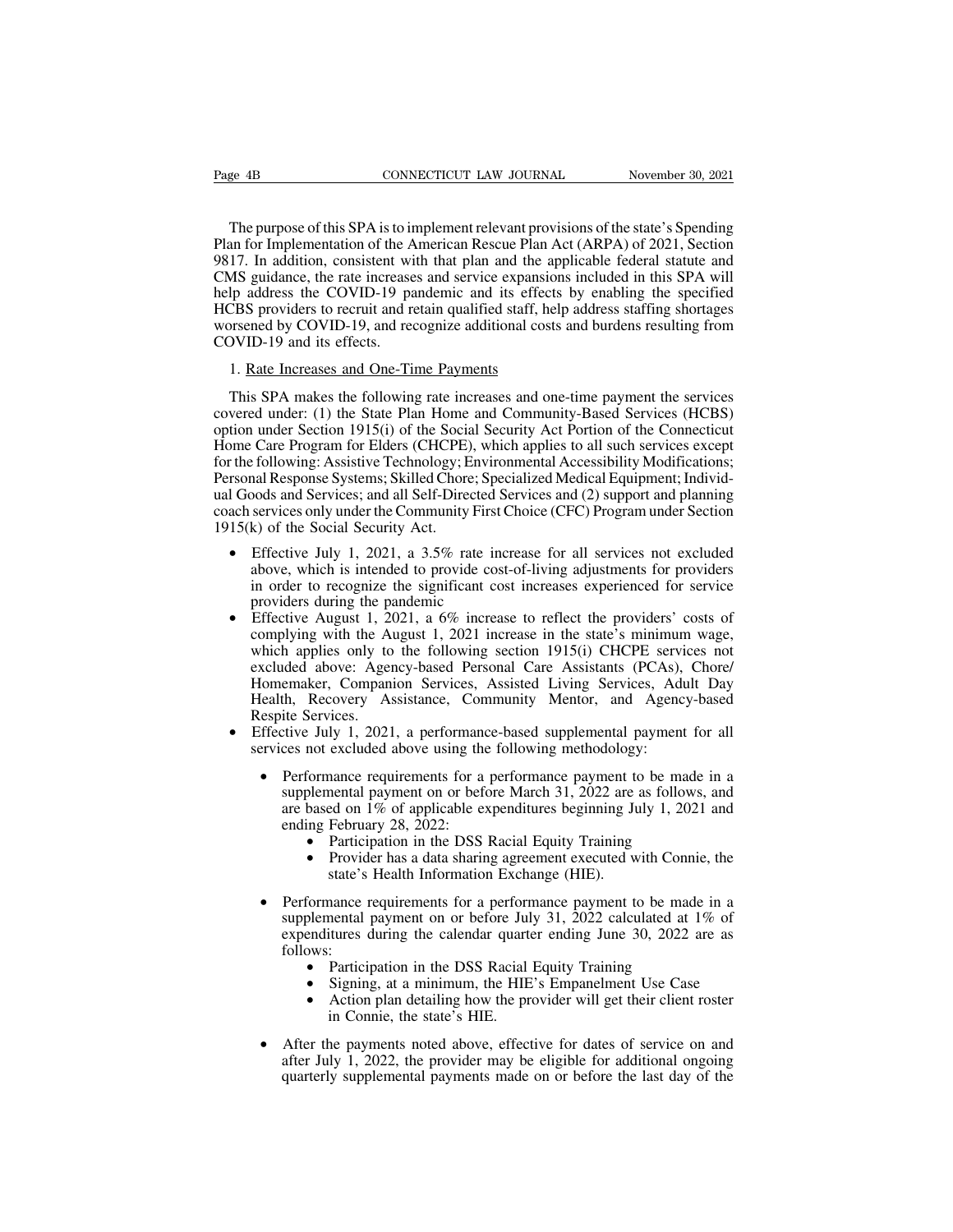0, 2021 CONNECTICUT LAW JOURNAL Page 5B<br>month following each calendar quarter calculated at 1% of expenditures<br>for the calendar quarter that immediately precedes the payment. The<br>performance requirements for such ongoing p for the calendar quarter calculated at 1% of expenditures<br>for the calendar quarter that immediately precedes the payment. The<br>performance requirements for such ongoing payments are under develop-<br>ment and will be detailed performance requirements for such operations of the calendar quarter calculated at 1% of expenditures<br>for the calendar quarter that immediately precedes the payment. The<br>performance requirements for such ongoing payments a month following each calendar quarter calculated at  $1\%$  of expenditures<br>for the calendar quarter that immediately precedes the payment. The<br>performance requirements for such ongoing payments are under develop-<br>ment and

month following each calendar quarter calculated at 1% of expenditures<br>for the calendar quarter that immediately precedes the payment. The<br>performance requirements for such ongoing payments are under develop-<br>ment and will month following each calendar quarter calculated at 1% of expenditures<br>for the calendar quarter that immediately precedes the payment. The<br>performance requirements for such ongoing payments are under develop-<br>ment and will for the calendar quarter that immediately precedes the payment. The performance requirements for such ongoing payments are under development and will be detailed in a future SPA.<br>Effective July 1, 2021, a one-time supplem performance requirements for such ongoing payments are under development and will be detailed in a future SPA.<br>Effective July 1, 2021, a one-time supplemental payment for recruitment<br>and retention of staff, which will be p above).<br>2. Service Expansions • Effective July 1, 2021,<br>and retention of staff,<br>30 days after CMS ap<br>of total State Fiscal<br>provider's services un<br>above).<br>2. <u>Service Expansions</u><br>Effective July 1, 2021, this SPA<br>rtion of the CHCPE. and retention of staff, which will be paid in a lump sum not later than<br>
30 days after CMS approval of this SPA and will be calculated at 5%<br>
of total State Fiscal Year (SFY) 2021 Medicaid expenditures for the<br>
provider's 90 days after CMS approval of this SPA and will be calculated at 5%<br>
of total State Fiscal Year (SFY) 2021 Medicaid expenditures for the<br>
provider's services under this category (except for services excluded<br>
above).<br>
2.

- Froward Burriers and the endanglery (except for services exertated above).<br>Service Expansions<br>ective July 1, 2021, this SPA adds the following services to the section 1915(i)<br>n of the CHCPE:<br>COPE Caregiver Supports and Par Service Expansions<br>ective July 1, 2021, this SPA adds the following services to the section 1915(i)<br>n of the CHCPE:<br>COPE Caregiver Supports and Participant Training: The state will implement<br>the evidence-based COPE (Care o Functive Englanciant Energy and the following services to the section 1915(i) in of the CHCPE:<br>
COPE Caregiver Supports and Participant Training: The state will implement<br>
the evidence-based COPE (Care of Persons with Deme ective July 1, 2021, this SPA adds the following services to the section 1915(i)<br>n of the CHCPE:<br>COPE Caregiver Supports and Participant Training: The state will implement<br>the evidence-based COPE (Care of Persons with Deme • COPE Caregiver Supports and Participant Training: The state will implement<br>the evidence-based COPE (Care of Persons with Dementia in their Environ-<br>ments) program. The COPE intervention is designed to optimize older adul Consists of an interdisciplinary team of specialized occupational in their Environ-<br>ments) program. The COPE intervention is designed to optimize older adults'<br>functional independence, and to improve caregiver dementia man
- Intertually program. The COPE intervention is designed to optimize older adults'<br>functional independence, and to improve caregiver dementia management<br>skills and health-related outcomes. COPE features coordinated in-home o ments) program. The COFE intervention is designed to optimize otder addits<br>functional independence, and to improve caregiver dementia management<br>skills and health-related outcomes. COPE features coordinated in-home occu-<br>p Functionar independence, and to implove caregiver definitional hand health signal health-related outcomes. COPE features coordinated in-home occupational therapy visits, and skilled nursing visits. Caregiver Supports and P pational therapy visits, and skince intising visits.<br>Caregiver Supports and Participant Training: Care for the Caregiver Program<br>consists of an interdisciplinary team of specialized occupational therapists and<br>nursing serv Caregiver Supports and Participant Training: Care for the Caregiver Program consists of an interdisciplinary team of specialized occupational therapists and nursing services for care of persons other than those with dement
- therapies of an interdisciplinary team of specialized occupational therapists and<br>nursing services for care of persons other than those with dementia. The<br>evidence-informed program supports family members who are providing nuising services for each of persons officially members who are providing<br>extraordinary care to persons living with serious or chronic illness.<br>CAPABLE Program: The Department will implement the evidence-based<br>environmenta pendence. • CAPABLE Program: The Department will implement the evidence-based<br>environmental adaptation program, CAPABLE (Community Aging in Place,<br>Advancing Better Living for Elders). The program includes a nurse, an occupa-<br>tional environmental adaptation program, CAPABLE (Community Aging in Place,<br>Advancing Better Living for Elders). The program includes a nurse, an occupa-<br>tional therapist, and a handy worker to address the home environment, and<br>u Advancing Better Living for Elders). The program includes a nuclional therapist, and a handy worker to address the home en uses the strengths of the older adults themselves to improve spendence.<br>Payment for each of these s

Payment for each of these services is a fixed fee as set forth in the state's<br>fee schedule, which is posted to <u>https://www.ctdssmap.com</u>, select "Provider Fee<br>Schedule Download" then select the applicable fee schedule.<br>**F** pendence.<br>
Payment for each of these services is a fixed fee as set forth in the state's<br>
e schedule, which is posted to https://www.ctdssmap.com, select "Provider Fee<br>
hedule Download" then select the applicable fee sched Payment for each of these services is a fixed fee as set forth in the state's<br>fee schedule, which is posted to <u>https://www.ctdssmap.com</u>, select "Provider Fee<br>Schedule Download" then select the applicable fee schedule.<br>**F** 

Exercise exchedule, which is posted to https://www.ctdssmap.com, select<br>hedule Download'' then select the applicable fee schedule.<br>**Fiscal Impact**<br>DSS estimates that this SPA will increase annual aggregate exproximately \$8

Fiscal Impact<br>
DSS estimates that this SPA will increase annual aggreg<br>
proximately \$862,000 in State Fiscal Year (SFY) 2022 and \$6<br> **Obtaining SPA Language and Submitting Comments**<br>
This SPA is posted on the DSS web site https://portal.ct.gov/DSS/Health-And-Home-Care/Medicaid-State-Plan-Amend-DSS estimates that this SPA will increase annual aggregate expenditures by<br>approximately \$862,000 in State Fiscal Year (SFY) 2022 and \$673,000 in SFY 2023.<br>**Obtaining SPA Language and Submitting Comments**<br>This SPA is poste of Vernon Social Services Department of Vernon Social Services Departments<br>
This SPA is posted on the DSS web site at this link:<br>
This SPA is posted on the DSS web site at this link:<br>
https://portal.ct.gov/DSS/Health-And-H **Obtaining SPA Language and Submitting Comments**<br>This SPA is posted on the DSS web site at this link:<br>ps://portal.ct.gov/DSS/Health-And-Home-Care/Medicaid-State-Plan-Amend-<br>ents. The proposed SPA may also be obtained at an

This SPA is posted on the DSS web site at this link:<br>https://portal.ct.gov/DSS/Health-And-Home-Care/Medicaid-State-Plan-Amend-<br>ments. The proposed SPA may also be obtained at any DSS field office or the Town<br>of Vernon Soci This SPA is posted on the DSS web site at this link:<br>
https://portal.ct.gov/DSS/Health-And-Home-Care/Medicaid-State-Plan-Amend-<br>
ments. The proposed SPA may also be obtained at any DSS field office or the Town<br>
of Vernon S https://portal.ct.gov/DSS/Health-And-Home-Care/Medicaid-State-Plan-Amend-<br>ments. The proposed SPA may also be obtained at any DSS field office or the Town<br>of Vernon Social Services Department, or upon request from DSS (see ments. The proposed SPA may also be obtained at any DSS field office or the Town<br>of Vernon Social Services Department, or upon request from DSS (see below).<br>To request a copy of the SPA from DSS or to send comments about t of Vernon Social Services Department, or upon request from DSS (see below).<br>To request a copy of the SPA from DSS or to send comments about the SPA,<br>please email: <u>Public.Comment.DSS@ct.gov</u> or write to: Medical Policy Uni To request a copy of the SPA from DSS or to send comments about the SPA, please email: <u>Public.Comment.DSS@ct.gov</u> or write to: Medical Policy Unit, Department of Social Services, 55 Farmington Avenue, 9th Floor, Hartford,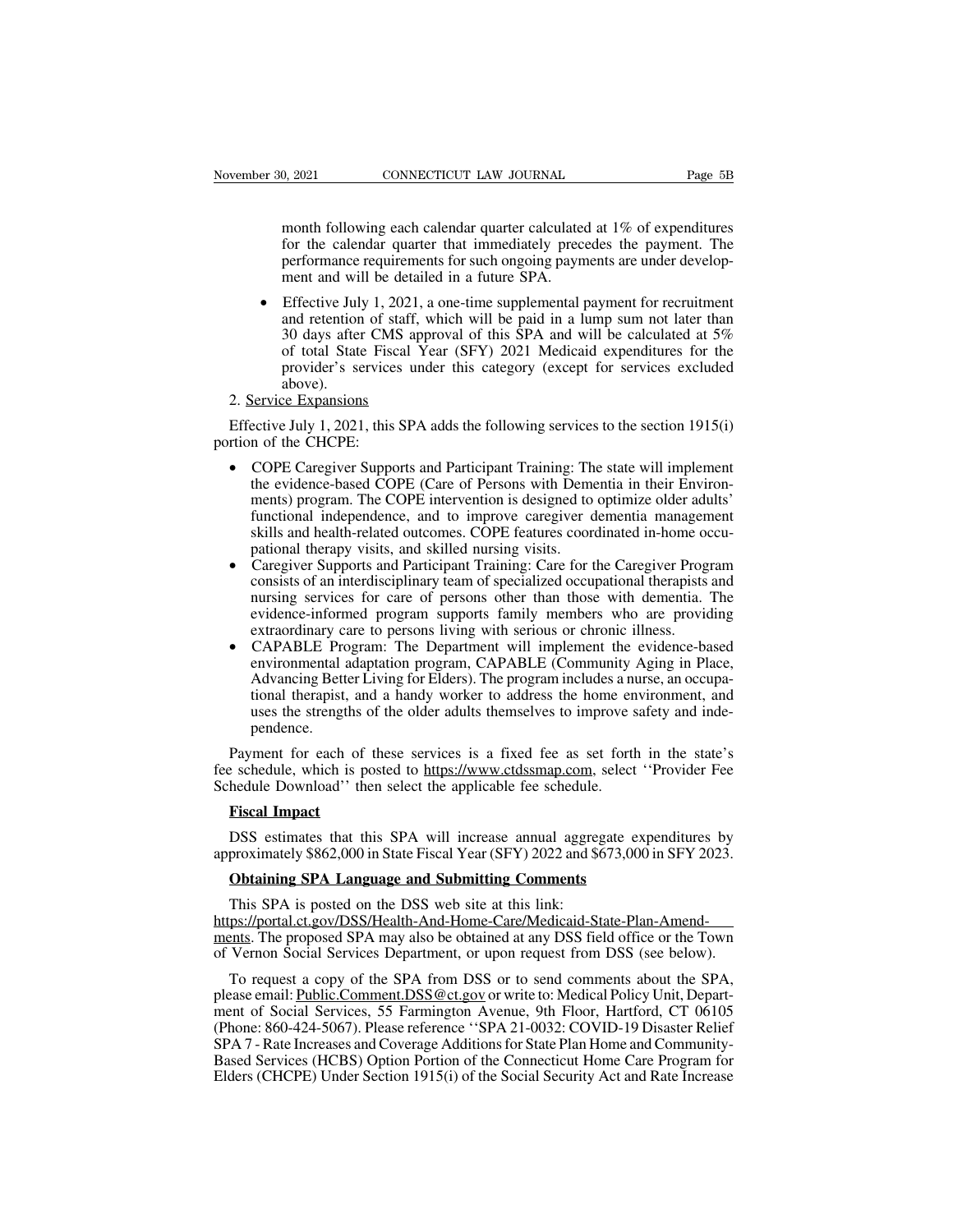Fage 6B<br>
CONNECTICUT LAW JOURNAL<br>
for Support and Planning Coach for Community First Choice (CFC) Under Section<br>
1915(k) of the Social Security Act<sup>32</sup>. Page 6B CONNECTICUT I<br>
for Support and Planning Coach for Comm<br>
1915(k) of the Social Security Act''.<br>
Anyone may send DSS written comments to respired by DSS at the change are

EXECT THE MUST SUPPORT TO MOVED MAKE SUPPORT TO MAKE SUPPORT TO MAKE SUPPORT TO MAKE SUPPORT TO MAKE SUPPORT TO MARY ONE SOCIO TO MAKE SUPPORT Anyone may send DSS written comments about the SPA. Written comments as the rec must be received by DSS at the above contact information no later than December 30, 2021.<br>
Myone may send DSS written comments about the SPA. Written comments must be received by DSS at the above contact information no lat for Support and<br>1915(k) of the<br>Anyone may<br>must be receive<br>30, 2021. Example 18 S written comments about the SPA. We<br>at the above contact information no late<br>**Department of Social Services Department of Social Services**<br> **Notice of Proposed Medicaid State Plan Amendment (SPA)** 

**SPA 21-AP: Pediatric Inpatient Psychiatric Services**<br> **SPA 21-AP: Pediatric Inpatient Psychiatric Services**<br>
Connecticut Department of Social Services (DSS) proposes to sub Notice of Proposed Medicaid State Plan Amendment (SPA)<br>
SPA 21-AP: Pediatric Inpatient Psychiatric Services<br>
The State of Connecticut Department of Social Services (DSS) proposes to submit<br>
Exploiting Medicaid State Plan A Notice of Proposed Medicaid State Plan Amendment (SPA)<br>
SPA 21-AP: Pediatric Inpatient Psychiatric Services<br>
The State of Connecticut Department of Social Services (DSS) proposes to submit<br>
the following Medicaid State Pla Notice of Proposed Medicaid State Plan Amendment (SPA)<br>
SPA 21-AP: Pediatric Inpatient Psychiatric Services<br>
The State of Connecticut Department of Social Services (DSS) proposes to submit<br>
the following Medicaid State Pla **SPA**<br>The State of Conthe following Medi<br>Medicaid Services<br>vices (HHS).<br>Changes to Me **SPA 21-AP: Pediatric Inpatient**<br>The State of Connecticut Department of Social s<br>Exploring Medicaid State Plan Amendment (Since edicaid Services (CMS) within the U.S. Departies<br>(HHS).<br>**Changes to Medicaid State Plan**<br>Effec The State of Connecticut Department of Social Services (DSS) proposes to submit<br>
Effective on or after December 1, 2021 and ending on December 31, 2023, this<br>
Changes to Medicaid State Plan<br>
Effective on or after December the following Medicaid State Plan Amendment (SPA) to the Centers for Medicare &<br>Medicaid Services (CMS) within the U.S. Department of Health and Human Services (HHS).<br>Changes to Medicaid State Plan<br>Effective on or after De

Medicaid Services (CMS) within the U.S. Department of Health and Human Services (HHS).<br> **Changes to Medicaid State Plan**<br>
Effective on or after December 1, 2021 and ending on December 31, 2023, this<br>
SPA will amend Attachm

Changes to Medicaid State Plan<br>Effective on or after December 1, 2021 and ending on December 31, 2023, this<br>'A will amend Attachment 4.19-A of the Medicaid State Plan in order to make<br>
E following changes to reimbursement **Changes to Medicaid State Plan**<br>Effective on or after December 1, 2021 and ending on December 31, 2023, this<br>SPA will amend Attachment 4.19-A of the Medicaid State Plan in order to make<br>the following changes to reimbursem Effective on or after December 1, 2021 and ending on December 31, 2023, this<br>SPA will amend Attachment 4.19-A of the Medicaid State Plan in order to make<br>the following changes to reimbursement for pediatric inpatient psych Effective on or after December 1, 2021 and ending on December 31, 2023, this<br>SPA will amend Attachment 4.19-A of the Medicaid State Plan in order to make<br>the following changes to reimbursement for pediatric inpatient psyc SPA will amend Attachment 4.19-A of the Medicaid State Plan in order to make<br>the following changes to reimbursement for pediatric inpatient psychiatric services.<br>First, this SPA will implement an interim voluntary value-ba the following changes to reimbursement for pediatric inpatient psychiatric services.<br>First, this SPA will implement an interim voluntary value-based payment (VBP)<br>for increasing bed capacity and utilization that consists o First, this SPA will implement an interim voluntary value-based payment (VBP) for increasing bed capacity and utilization that consists of a rate add-on to the applicable per diem rate. Each eligible hospital that increase This, this 31 A will implement an interim voldinary value-based payment (VBT) for increasing bed capacity and utilization that consists of a rate add-on to the applicable per diem rate. Each eligible hospital that increase For increasing bed capacity and utilization that consists of a rate add-on to the<br>applicable per diem rate. Each eligible hospital that increases its daily average<br>number of pediatric inpatient psychiatric beds paid by Med applicable per ultern rate. Each englibe hospital that increases its daily average<br>number of pediatric inpatient psychiatric beds paid by Medicaid for dates of service<br>in each calendar quarter by at least 10% or at least 2 number of pediatric inpatient psychiaatric beds paid by Medicald for dates of service<br>in each calendar quarter by at least 10% or at least 2 beds, whichever is greater,<br>compared to the daily average number of beds paid by In cach calcular quarter by at least 10% of at least 2 beas, whichever is greater, compared to the daily average number of beds paid by Medicaid for dates of service in the same calendar quarter in calendar year 2019, may compared to the dary average number of ocus paid by Medicald for dates of service<br>in the same calendar quarter in calendar year 2019, may be eligible for this add-<br>on. Each eligible hospital must also provide the state wit In the same calcular quarter in calcular year 2019, may be engine for this add-<br>on. Each eligible hospital must also provide the state with documentation of current<br>and future certification of beds including the effective on. Each englot hospital must also provide the state with documentation of current<br>and future certification of beds including the effective date of expansion/increased<br>bed capacity, real-time bed tracking, conduct post-di and ritute certification of ocus including the cricent velate of expansion/increased<br>bed capacity, real-time bed tracking, conduct post-discharge follow-up, participate<br>in the state's care transition and suicide preventio bed capacity, teal-time bed tracking, conduct post-discharge follow-up, participate<br>in the state's care transition and suicide prevention initiatives, and provide additional<br>data reporting to the state. The add-on will ap In the state scale transmon and subclue prevention initiatives, and provide additional<br>data reporting to the state. The add-on will apply to all Medicaid pediatric inpatient<br>psychiatric bed days paid at the per diem rate, data reporting to the state. The add-on will apply to an Medicald pediatic inpatient<br>psychiatric bed days paid at the per diem rate, including the newly expanded<br>days. For each eligible in-state non-governmental short-ter by expansive bed days paid at the per dient rate, including the newty expanded days. For each eligible in-state non-governmental short-term general hospital that is currently paid in the first or second tier of the three t days. For each englote in-state hon-governmental short-term general hospital that<br>is currently paid in the first or second tier of the three tiered inpatient psychiatric<br>per diem rate system, the add-on will be equivalent It is currently paid in the first of second the of the time three tered inpatient psychiatric<br>per diem rate system, the add-on will be equivalent to transition to the current<br>highest tier, which will then increase by 2% ea bet different and system, the add-on with occupivation to transmition to the current highest tier, which will then increase by  $2\%$  each January 1<sup>st</sup> to align with the same annual increase in the underlying psychiatric magnest tich, which will then included by  $2\pi$  cach January 1 to angli with the same<br>annual increase in the underlying psychiatric per diem rate for such hospitals as set<br>forth in the approved Medicaid State Plan and in annual increase in the underlying psychiatric per ulteration and in secondarily for the in-state's 2019 settlement agreement with such hospitals. For each eligible in-state psychiatric hospital, the rate add-on will be equ form in the approved Medical state Tian and in accordance with the state s 2013<br>settlement agreement with such hospitals. For each eligible in-state psychiatric<br>hospital, the rate add-on will be equivalent to transition to scatienting agreement with start hospitals. For each englote in-state psychiatric behinder to transition to the highest rate in the highest rate children's general and governmental short-term general hospital, the rate chi rather-tiered<br>children's g<br>will be equincorporating<br>incorporating<br>highest inpa<br>rate add-on.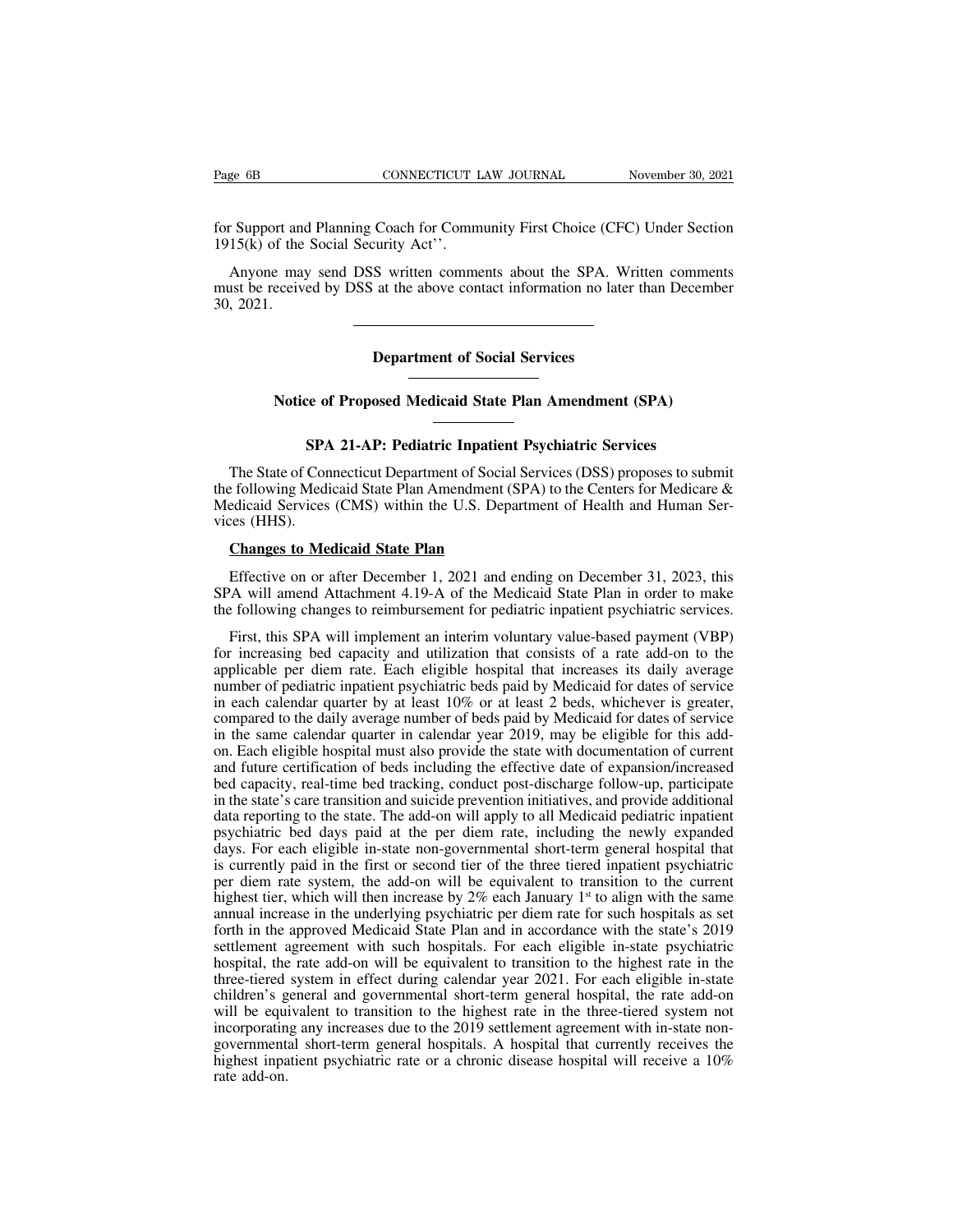Second, this SPA will implement an interim acuity-based add-on to the applicable<br>Second, this SPA will implement an interim acuity-based add-on to the applicable<br>r diem rate. Each eligible hospital will be paid a 10% rate Page 78<br>
Second, this SPA will implement an interim acuity-based add-on to the applicable<br>
per diem rate. Each eligible hospital will be paid a 10% rate add-on to the hospital's<br>
inpatient psychiatric per diem rate in addi November 30, 2021 CONNECTICUT LAW JOURNAL Page 7B<br>Second, this SPA will implement an interim acuity-based add-on to the applicable<br>per diem rate. Each eligible hospital will be paid a 10% rate add-on to the hospital's<br>inpa November 30, 2021 CONNECTICUT LAW JOURNAL Page 7B<br>Second, this SPA will implement an interim acuity-based add-on to the applicable<br>per diem rate. Each eligible hospital will be paid a 10% rate add-on to the hospital's<br>inpa Second, this SPA will implement an interim acuity-based add-on to the applicable<br>per diem rate. Each eligible hospital will be paid a 10% rate add-on to the hospital's<br>inpatient psychiatric per diem rate in addition to the Second, this SPA will implement an interim acuity-based add-on to the applicable<br>per diem rate. Each eligible hospital will be paid a 10% rate add-on to the hospital's<br>inpatient psychiatric per diem rate in addition to the Second, this SPA will implement an interim acuity-based add-on to the applicable<br>per diem rate. Each eligible hospital will be paid a 10% rate add-on to the hospital's<br>inpatient psychiatric per diem rate in addition to the second, this Sr A win impediated an internal activy-based add-on to the approache per diem rate. Each eligible hospital will be paid a 10% rate add-on to the hospital's inpatient psychiatric per diem rate in addition to th for the hospital's performation that the specified bed days meet the requirements of this paragraph.<br>
The hospital's documentation request for the pediatric inpatient psychiatric bed days provided to each child whose behav mpatical position of the pediatric inpatient psychiatric bed days provided to each child whose behavior demonstrates acuity that requires additional support on the inpatient unit and is sufficiently acute that it interfere above, it applicable<br>each child whose be<br>the inpatient unit an<br>participation or milid<br>the condition of the c<br>the hospital's prior<br>hospital's document<br>this paragraph.<br>Third, this SPA w Exercit is inpatient unit and is sufficiently acute that it interferes with the therapeutic relation or milieu on the inpatient unit of the child or other children based on e condition of the child. To receive this add-on, participation or milieu on the inpatient unit of the child or other children based on<br>the condition of the child. To receive this add-on, the state or its agent must approve<br>the hospital's prior authorization request for t

the condition of the child. To receive this add-on, the state or its agent must approve<br>the hospital's prior authorization request for this add-on which must include the<br>hospital's documentation that the specified bed days the hospital's prior authorization request for this add-on which must include the hospital's documentation that the specified bed days meet the requirements of this paragraph.<br>Third, this SPA will revise the medically nece hospital's documentation that the specified bed days meet the requirements of<br>this paragraph.<br>Third, this SPA will revise the medically necessary discharge delay policy. Due<br>to current high demand for inpatient services in this paragraph.<br>Third, this SPA will revise the medically necessary discharge delay policy. Due<br>to current high demand for inpatient services in conjunction with decreased capacity<br>for non-inpatient services, the hospital Third, this SPA will revise the medically necessary discharge delay policy. Due<br>to current high demand for inpatient services in conjunction with decreased capacity<br>for non-inpatient services, the hospital will be paid the Finity, this SFA will revise the intentionly inceeds and policy. Due<br>to current high demand for inpatient services in conjunction with decreased capacity<br>for non-inpatient services, the hospital will be paid the full appli discharge plan is appropriate, but cannot be implemented for the individual is discharge delay rate, when the individual no longer needs to remain in the inpatient setting but the state or the behavioral health administrat For non-inpatical services, the inspiral will be paid the full applicable per dient rate, not the discharge delay rate, when the individual no longer needs to remain in the inpatient setting but the state or the behavioral not the unscharge delay fate, when the mutu/dual no longer heeds to femant in<br>the inpatient setting but the state or the behavioral health administrative services<br>organization (ASO) confirms as part of the inpatient author In the individual's contribution and methods are the input in the interval of the individual or concurrent review process that: the hospital has made and continues to make every attempt to secure the appropriate discharge between the appropriate discharge plan that best meets the individual's needs; the discharge plan is appropriate, but cannot be implemented for the applicable dates of service due to lack of availability of services that a review process triat. The hospital has made and committes to make every attempt to secure the appropriate discharge plan that best meets the individual's needs; the discharge plan is appropriate, but cannot be implemented secure the appropriate userialge plan that less meets the muvidians sheets, the<br>discharge plan is appropriate, but cannot be implemented for the applicable dates of<br>service due to lack of availability of services that are discharge plan is appropriate, but cannot be implemented for the applicable dates of service due to lack of availability of services that are appropriate for the individual's discharge plan; and that active treatment is oc scharge plan; and that active treatment is occurring in the hospital that is based<br>the individual's needs and meets medical necessity. If the hospital does not meet<br>of those conditions, however, the hospital may still be e on the individual's needs and meets medical necessity. If the hospital does not meet<br>all of those conditions, however, the hospital may still be eligible for the applicable<br>medically necessary discharge delay rate to the e all of those conditions, howev<br>medically necessary discharge<br>requirements for receiving such<br>the approved Medicaid State 1<br>The purpose of these volu<br>address the unmet need for pe<br>quality of such services.<br>**Fiscal Impact** 

**Figure 19 Allen International School**<br>
Figure 2 approved Medicaid 3<br>
The purpose of these<br>
dress the unmet need 1<br>
ality of such services.<br> **Fiscal Impact**<br>
DSS estimates that the Example a performance of these voluntary value-based payment opportunities is to help<br>dress the unmet need for pediatric inpatient psychiatric services and improve the<br>ality of such services.<br>**Fiscal Impact**<br>DSS estimates The purpose of these voluntary value-based payment opportunities is to help<br>address the unmet need for pediatric inpatient psychiatric services and improve the<br>quality of such services.<br>**Fiscal Impact**<br>DSS estimates that t

address the unm<br>quality of such s<br>**Fiscal Impact**<br>DSS estimate<br>approximately \$<br>SFY 2023.<br>**Obtaining SP** Fiscal Impact<br>
DSS estimates that this SPA will increase annual aggregate exproximately \$5.7 million in State Fiscal Year (SFY) 2022 and \$<br>
TV 2023.<br> **Obtaining SPA Language and Submitting Comments**<br>
This SPA is posted on

**EXECUTE:**<br> **COSS** estimates that this SPA will increase annual aggreg<br>
proximately \$5.7 million in State Fiscal Year (SFY) 2022<br>
This SPA is posted on the DSS web site at this link:<br>
This SPA is posted on the DSS web site https://portal.ct.gov/DSS/Health-And-Home-Care/Medicaid-State-Plan-Amendapproximately \$5.7 million in State Fiscal Year (SFY) 2022 and \$17.5 million in<br>SFY 2023.<br>**Obtaining SPA Language and Submitting Comments**<br>This SPA is posted on the DSS web site at this link:<br>https://portal.ct.gov/DSS/Heal SFY 2023.<br> **Obtaining SPA Language and Submitting Comments**<br>
This SPA is posted on the DSS web site at this link:<br>
https://portal.ct.gov/DSS/Health-And-Home-Care/Medicaid-State-Plan-Amend-<br>
ments. The proposed SPA may also **Obtaining SPA Language and Submitting Comments**<br>This SPA is posted on the DSS web site at this link:<br>ps://portal.ct.gov/DSS/Health-And-Home-Care/Medicaid-State-Plan-Amend-<br>ents. The proposed SPA may also be obtained at an

This SPA is posted on the DSS web site at this link:<br>
https://portal.ct.gov/DSS/Health-And-Home-Care/Medicaid-State-Plan-Amend-<br>
ments. The proposed SPA may also be obtained at any DSS field office or the Town<br>
of Vernon S This SPA is posted on the DSS web site at this link:<br>https://portal.ct.gov/DSS/Health-And-Home-Care/Medicaid-State-Plan-Amend-<br>ments. The proposed SPA may also be obtained at any DSS field office or the Town<br>of Vernon Soci https://portal.ct.gov/DSS/Health-And-Home-Care/Medicaid-State-Plan-Amend-<br>ments. The proposed SPA may also be obtained at any DSS field office or the Town<br>of Vernon Social Services Department, or upon request from DSS (see ments. The propose<br>of Vernon Social S<br>To request a cop<br>please email: <u>Public</u><br>ment of Social Ser<br>(Phone: 860-424-50<br>ric Services''.<br>Anyone may sen<br>must be received by To request a copy of the SPA from DSS or to send comments about the SPA, ease email: <u>Public.Comment.DSS@ct.gov</u> or write to: Medical Policy Unit, Departent of Social Services, 55 Farmington Avenue, 9th Floor, Hartford, CT To request a copy of the SPA from DSS or to send comments about the SPA,<br>please email: <u>Public.Comment.DSS@ct.gov</u> or write to: Medical Policy Unit, Depart-<br>ment of Social Services, 55 Farmington Avenue, 9th Floor, Hartfor please em<br>ment of !<br>(Phone: 8<br>ric Servic<br>Anyon<br>must be r<br>15, 2021.